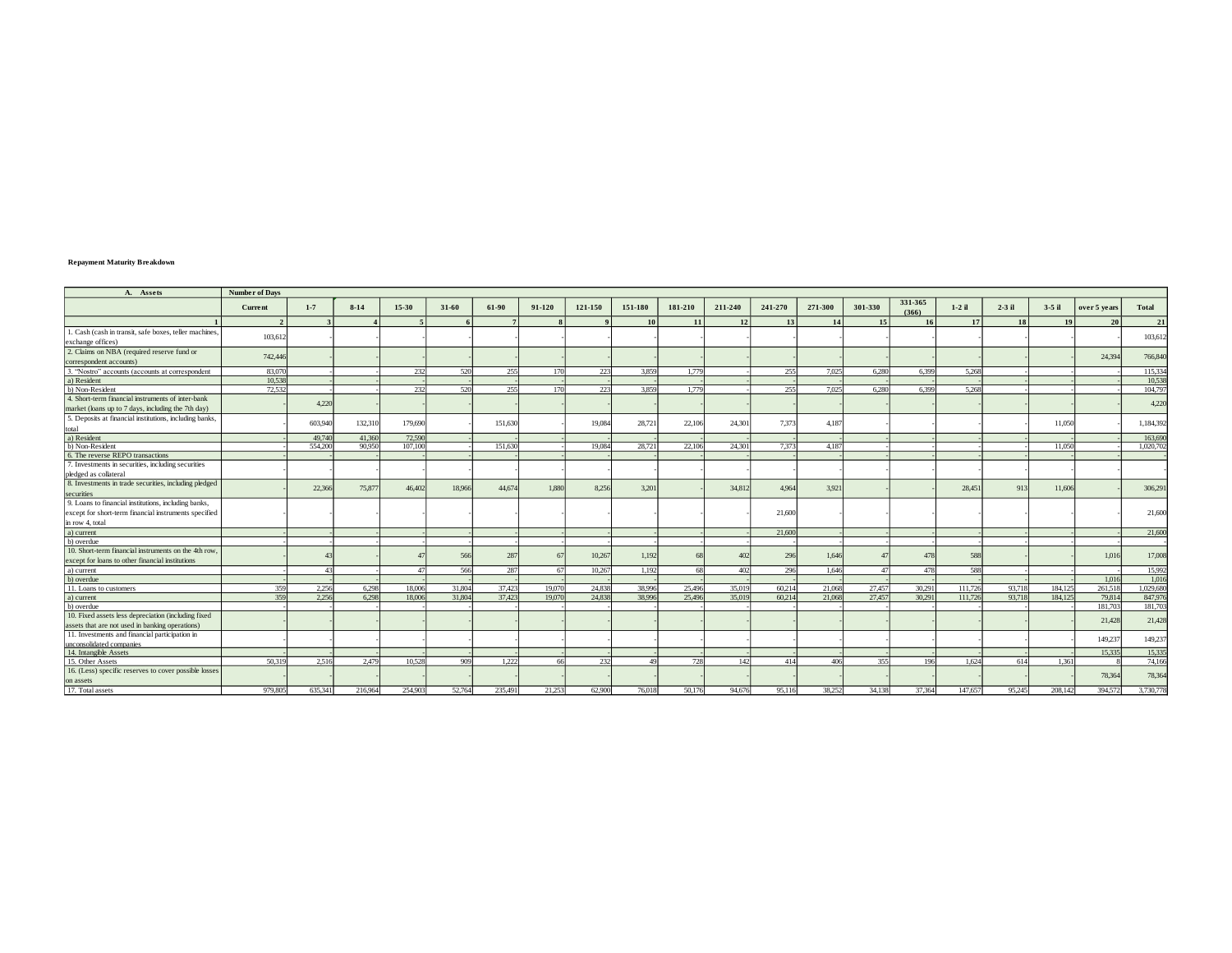| <b>Repayment Maturity Breakdown (continued)</b> |  |  |
|-------------------------------------------------|--|--|
|-------------------------------------------------|--|--|

| <b>B.</b> Liabilities and Equity                                                         | <b>Number of Days</b>    |         |          |                          |        |                 |                       |              |         |           |         |            |           |         |                  |          |           |          |               |           |
|------------------------------------------------------------------------------------------|--------------------------|---------|----------|--------------------------|--------|-----------------|-----------------------|--------------|---------|-----------|---------|------------|-----------|---------|------------------|----------|-----------|----------|---------------|-----------|
|                                                                                          | Current                  | $1 - 7$ | $8 - 14$ | 15-30                    | 31-60  | 61-90           | 91-120                | 121-150      | 151-180 | 181-210   | 211-240 | 241-270    | 271-300   | 301-330 | 331-365<br>(366) | $1-2$ il | $2-3$ il  | $3-5$ il | 5 ildən artıq | Cəmi      |
|                                                                                          | $\overline{\phantom{a}}$ |         |          | $\overline{\phantom{a}}$ |        | $7\phantom{.0}$ | $\mathbf{\mathbf{R}}$ | $\mathbf{0}$ | 10      | <b>11</b> | 12      | 13         | 14        | 15      | <b>16</b>        | 17       | <b>18</b> | 19       | 20            | 21        |
| 1. Deposits of clients, except for deposits of banks<br>and other financial institutions | 1,860,558                | 5,871   | 18,511   | 30,588                   | 40.074 | 6.444           | 8.045                 | 6.976        | 4,848   | 96,764    | 3,432   | 347,429    | 47,738    | 10.656  | 9.937            | 165,542  | 81,464    | 129,681  |               | 2,874,558 |
| a) deposits of individuals                                                               | 564,247                  |         |          |                          |        |                 |                       |              |         |           |         |            |           |         |                  |          |           |          |               | 564,24    |
| b) demand deposits of legal entities (the current                                        |                          |         |          |                          |        |                 |                       |              |         |           |         |            |           |         |                  |          |           |          |               |           |
| (including current accounts of non-bank financial                                        | 1,296,311                |         |          |                          |        |                 |                       |              |         |           |         |            |           |         |                  |          |           |          |               | 1,296,31  |
| institutions), and including check accounts)                                             |                          |         |          |                          |        |                 |                       |              |         |           |         |            |           |         |                  |          |           |          |               |           |
| c) deposits of individuals with unexpired payback                                        |                          |         |          |                          |        |                 |                       |              |         |           |         |            |           |         |                  |          |           |          |               |           |
| term                                                                                     |                          | 3,521   | 3,211    | 2,038                    | 4,734  | 1,244           | 8,045                 | 5,976        | 2,386   | 3,264     | 3,432   | 3,793      | 6,338     | 8,942   | 7,537            | 87,563   | 53,06     | 51,308   |               | 256,39    |
| d) deposits of legal entities with unexpired payback                                     |                          |         |          |                          |        |                 |                       |              |         |           |         |            |           |         |                  |          |           |          |               |           |
| term                                                                                     |                          | 2.350   | 15,300   | 28,550                   | 35,340 | 5,200           |                       | 1,000        | 2.46'   | 93,500    |         | 343,636    | 41,400    | 1,713   | 2,400            | 77,979   | 28,403    | 78.372   |               | 757,60    |
|                                                                                          |                          |         |          |                          |        |                 |                       |              |         |           |         |            |           |         |                  |          |           |          |               |           |
| e) term deposits of individuals with expired payback                                     |                          |         |          |                          |        |                 |                       |              |         |           |         |            |           |         |                  |          |           |          |               |           |
| f) term deposits of legal entities with expired                                          |                          |         |          |                          |        |                 |                       |              |         |           |         |            |           |         |                  |          |           |          |               |           |
| payback                                                                                  |                          |         |          |                          |        |                 |                       |              |         |           |         |            |           |         |                  |          |           |          |               |           |
| 2. Loans of the NBA<br>3. "Loro" accounts (correspondent accounts of                     | 7.903                    |         |          |                          |        |                 |                       |              |         |           |         |            |           |         |                  |          |           |          |               | 7,903     |
| a) Resident                                                                              | 7.212                    |         |          |                          |        |                 |                       |              |         |           |         |            |           |         |                  |          |           |          |               | 7,212     |
| b) Non-Resident                                                                          | 691                      |         |          |                          |        |                 |                       |              |         |           |         |            |           |         |                  |          |           |          |               | 691       |
| 4. REPO operations                                                                       |                          |         |          |                          |        |                 |                       |              |         |           |         |            |           |         |                  |          |           |          |               |           |
| 5. Short-term financial instruments of inter-bank                                        |                          |         |          |                          |        |                 |                       |              |         |           |         |            |           |         |                  |          |           |          |               |           |
| market (loans up to 7 days, including the 7th day)                                       |                          |         |          |                          |        |                 |                       |              |         |           |         |            |           |         |                  |          |           |          |               |           |
| 6. Deposits of banks and financial institutions                                          | 32.                      |         | 500      | 2,350                    | 1,266  | 5,445           | 2.060                 | 12,626       | 2,700   | 1,500     | 1,266   |            | 1,690     | 8,766   | 1,470            | 8,363    | 17,660    | 40,628   |               | 108,32    |
| a) Resident                                                                              | 32                       |         | 500      | 2.350                    | 1.266  | 5.445           | 2.060                 | 12,626       | 2.700   | 1.500     | 1.266   |            | 1.690     | 8.766   | 1,470            | 8.363    | 17.660    | 40.628   |               | 108,32    |
| b) Non-Resident                                                                          |                          |         |          |                          |        |                 |                       |              |         |           |         |            |           |         |                  |          |           |          |               |           |
| 7. Loans borrowed from banks (for a period of                                            |                          |         |          |                          |        |                 |                       |              |         |           |         |            |           |         |                  |          |           |          |               |           |
| more than 7 days)                                                                        |                          | 1.001   |          | 453                      | 142    | 3.084           | 453                   | 142          | 1,012   | 3,526     | 142     | 1,012      | 2,525     | 142     | 3,084            | 12,482   | 6,430     | 1.001    |               | 36,62     |
| a) Resident                                                                              |                          |         |          |                          |        |                 |                       |              |         |           |         |            |           |         |                  |          |           |          |               |           |
| b) Non-Resident                                                                          |                          | 1.001   |          | 453                      | 142    | 3.084           | 453                   | 142          | 1.012   | 3.526     | 142     | 1.012      | 2.525     | 142     | 3.084            | 12.482   | 6.430     | 1.001    |               | 36,629    |
| 8. Loans borrowed from other financial institutions.                                     |                          | 168     |          |                          | 906    | 906             |                       |              | 87      |           | 894     |            | 1.075     |         |                  |          |           |          |               | 173,903   |
| including international organizations                                                    |                          |         | 136      | 435                      |        |                 | 892                   | 913          |         | 790       |         | 1.061      |           | 1.018   | 1.504            | 21.584   | 23,453    | 44,066   | 73,226        |           |
| 9. Loans and deposits of central and municipal                                           |                          |         |          |                          |        |                 |                       |              |         |           |         |            |           |         |                  |          |           |          |               |           |
| government bodies                                                                        |                          |         |          |                          |        |                 |                       |              |         |           |         |            |           |         |                  |          |           |          |               |           |
| 10. Municipal loans and placements                                                       |                          |         |          |                          |        |                 |                       |              |         |           |         |            |           |         |                  |          |           |          |               |           |
| 11. Mortgage loans purchased by the bank for own                                         |                          |         |          |                          |        |                 |                       |              |         |           |         |            |           |         |                  |          |           |          |               |           |
| resources                                                                                |                          |         |          |                          |        |                 |                       |              |         |           |         |            |           |         |                  |          |           |          |               |           |
| 12. Payment term, including preference shares,                                           |                          |         |          |                          |        |                 |                       |              |         |           |         |            |           |         |                  |          |           |          |               |           |
| subordinated debt issued by the bank and other debt                                      |                          |         |          |                          |        |                 |                       |              |         |           |         |            |           |         |                  |          |           |          |               |           |
| obligations of this nature                                                               |                          |         |          |                          |        |                 |                       |              |         |           |         |            |           |         |                  |          |           |          |               |           |
| 13. Other liabilities                                                                    | 86,540                   | 28      | 67       | 65                       | 328    | 192             | 178                   | 117          | 11'     | 259       | 136     | 307        | 364       | 239     | 203              | 588      | 980       | 2.715    | 396           | 93,820    |
| 14. Equity                                                                               |                          |         |          |                          |        |                 |                       |              |         |           |         |            |           |         |                  |          |           |          | 435,642       | 435,642   |
| 15. Total liabilities (liabilities plus capital)                                         | 1,955,036                | 7.069   | 19.215   | 33.891                   | 42.715 | 16,072          | 11.629                | 20,773       | 9.549   | 102.839   | 5,870   | 349,809    | 53,393    | 20.820  | 16.197           | 208.559  | 129.987   | 218,091  | 509.264       | 3,730,77  |
| 16. Net amount of financial assets (liabilities) for                                     |                          |         |          |                          |        |                 |                       |              |         |           |         |            |           |         |                  |          |           |          |               |           |
| each period (row 17 in Table A less row 15 in Table<br>B)                                | (975, 231)               | 628.272 | 197,750  | 221.012                  | 10.049 | 219,419         | 9.624                 | 42,127       | 66,469  | (52, 662) | 88,806  | (254, 693) | (15, 140) | 13.318  | 21.167           | (60.903) | (34,741)  | (9.948)  | (114, 692)    |           |